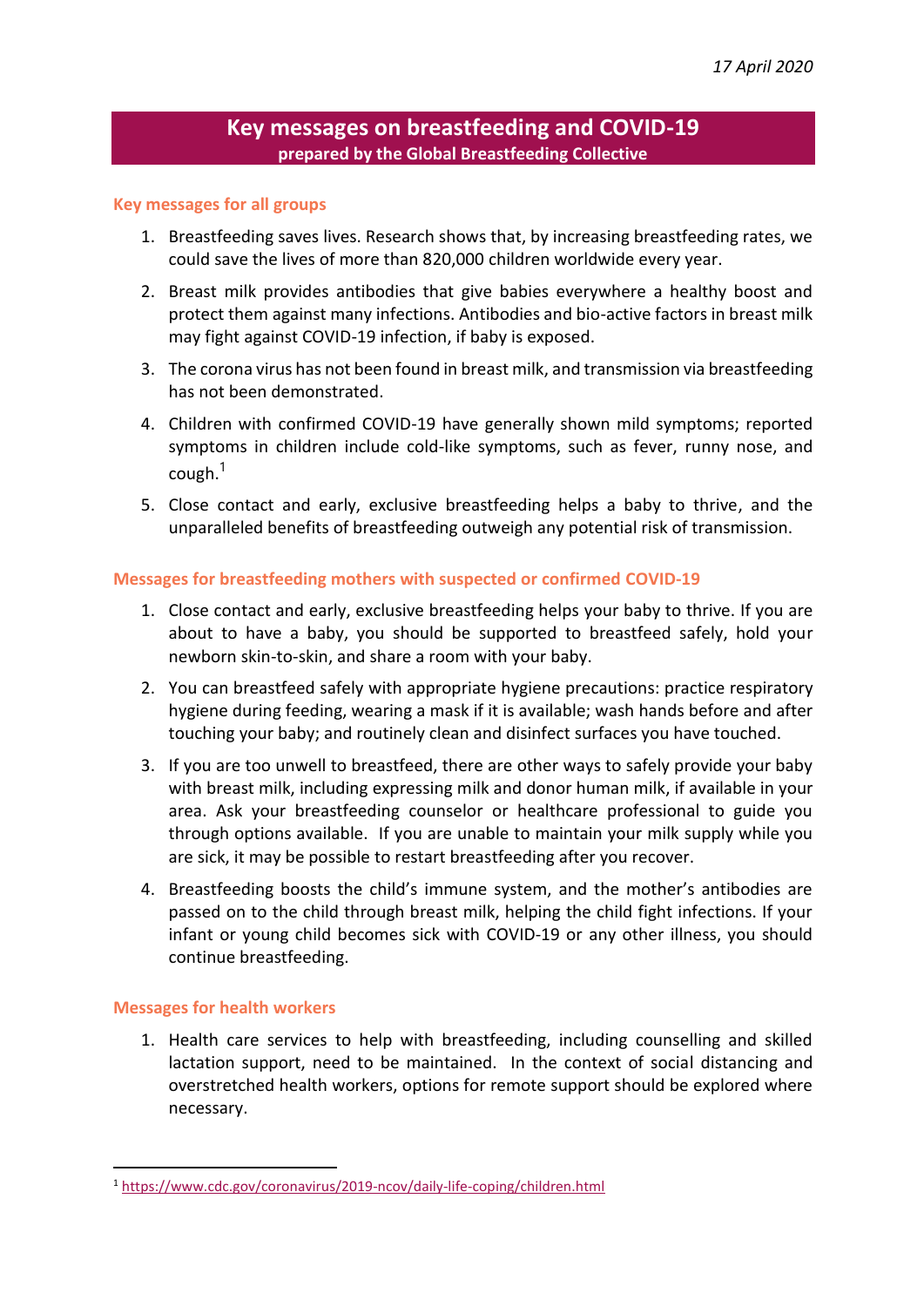- 2. All mothers and infants, regardless of COVID status, should be enabled to practice skin-to-skin contact, kangaroo mother care and to remain together and to practice rooming-in throughout the day and night, especially immediately after birth during establishment of breastfeeding.
- 3. Women with COVID-19 should be advised to breastfeed with necessary hygiene precautions during feeding: they should practice respiratory hygiene, wearing a mask where available; wash hands before touching the baby; and routinely cleaning and disinfecting surfaces they have touched.
- 4. If a woman with COVID-19 is too unwell to breastfeed, she can be supported to safely provide her baby with breast milk in other ways, including expressing milk and donor human milk, if available. Relactation support should be offered after recovery if breastfeeding was temporarily stopped.
- 5. Mothers should be counselled to continue breastfeeding should the infant or young child become sick with suspected, probable, or confirmed COVID-19 or any other illness.
- 6. Health workers should inform mothers about the costs and risks associated with the use of infant formula, especially when access to clean water and hygienic conditions are compromised, increasing the risk of diarrhoea and other diseases.

## **Messages for governments**

- 1. Governments have a critical role to play to ensure that all mothers have the proper resources and information to breastfeed whether they or their infants have suspected, probable, or confirmed COVID-19.
- 2. Governments should ensure the rights of women to breastfeed for as long as they want and have access to accurate and unbiased information by implementing and enforcing the International Code of Marketing of Breast-milk Substitutes and subsequent WHA resolutions through national regulations with independent monitoring mechanisms and deterrent sanctions.
- 3. In the context of the COVID-19 pandemic, governments should pay particular attention to protecting families from the formula industry exploiting the panic and fears of contagion to make false claims about the safety of breastmilk substitutes or intensify their aggressive marketing practices.
- 4. Governments should not seek or accept donations of breastmilk substitutes (BMS), complementary foods and feeding equipment.
- 5. Governments should invest more in training healthcare professionals to ensure health facilities and professionals deliver optimal breastfeeding counselling and support to mothers, families, and infants.
- 6. In countries where human milk banks are available, governments should ensure that they continue to operate through the pandemic to ensure that fragile babies have access to life-saving milk, and donations of human milk can be safely made by following the appropriate hygiene precautions.